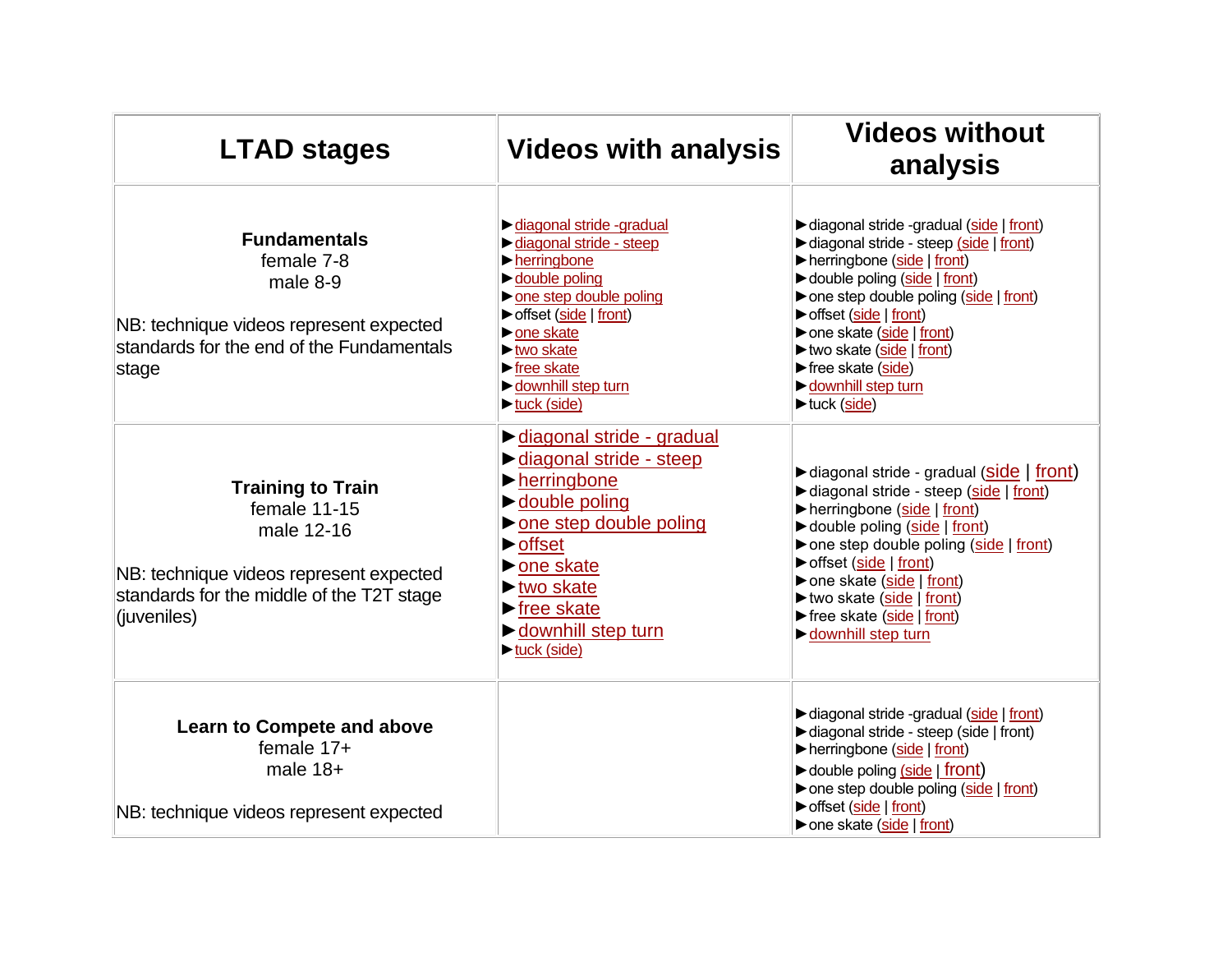| standards for the middle of the L2C stage<br>(junior men/women) | $\triangleright$ two skate (side $\vert$ front)<br>$\blacktriangleright$ free skate (side $\mid$ front)<br>$\triangleright$ downhill step turn<br>$\blacktriangleright$ tuck (side   front) |
|-----------------------------------------------------------------|---------------------------------------------------------------------------------------------------------------------------------------------------------------------------------------------|
|-----------------------------------------------------------------|---------------------------------------------------------------------------------------------------------------------------------------------------------------------------------------------|

## **Technique lessons and drills (on snow)**

| <b>General Agility</b>                  | <b>General balance</b>                                                                                                                                                                                                                                     | <b>Classic</b>                                                                                                                                                                                                                                                                                                                                                                                                                                                    | <b>Skate</b>                                                                                                                                                                                                                                 | Dowhhill (new!)                                                                                                                                                                                                                                                 |
|-----------------------------------------|------------------------------------------------------------------------------------------------------------------------------------------------------------------------------------------------------------------------------------------------------------|-------------------------------------------------------------------------------------------------------------------------------------------------------------------------------------------------------------------------------------------------------------------------------------------------------------------------------------------------------------------------------------------------------------------------------------------------------------------|----------------------------------------------------------------------------------------------------------------------------------------------------------------------------------------------------------------------------------------------|-----------------------------------------------------------------------------------------------------------------------------------------------------------------------------------------------------------------------------------------------------------------|
| <b>Agility: Hopping</b><br>and Spinning | <b>Balance: Behind</b><br>$\bullet$<br>the Back<br><b>Balance: Half-</b><br>$\bullet$<br>Skate<br><b>Balance: One</b><br>$\bullet$<br><b>Foot Glide</b><br><b>Balance: One</b><br>$\bullet$<br>Foot Hop<br><b>Balance: Pole</b><br>$\bullet$<br><u>Tap</u> | <b>Classic Glide:</b><br><b>Downhill Striding</b><br><b>Classic Glide:</b><br>$\bullet$<br><b>Kick Kick Glide</b><br><b>Developing</b><br>$\bullet$<br><b>Classic Kick</b><br><b>Drills Part 1</b><br><b>Developing</b><br>$\bullet$<br><b>Classic Kick</b><br><b>Drills Part 2</b><br><b>Classic Grip:</b><br>$\bullet$<br><b>Steep Bounding</b><br>with Poles<br><b>Double Pole</b><br>$\bullet$<br>Drills - Ball<br>Smash<br>Double Pole<br><b>Pause Drill</b> | <b>Free Skate Drills</b><br><b>Offset Step Drill</b><br><b>One Skate Timing</b><br>$\bullet$<br><b>Two Skate: Using</b><br>the Arms<br>Gliding offset: flat<br>to uphill (new!)<br>Offset: hips<br>$\bullet$<br>back, hips<br>forward (new!) | Snowplow<br>Snoplow turn<br>٠<br>Stem christie<br>$\bullet$<br>Step turn on flat<br>Step turn on<br>downhill<br><b>Skid traverse</b><br><b>Skid stop</b><br>Skid turns<br>$\bullet$<br>Skid into step turn<br><b>High speed DH</b><br>$\bullet$<br>turn<br>Tuck |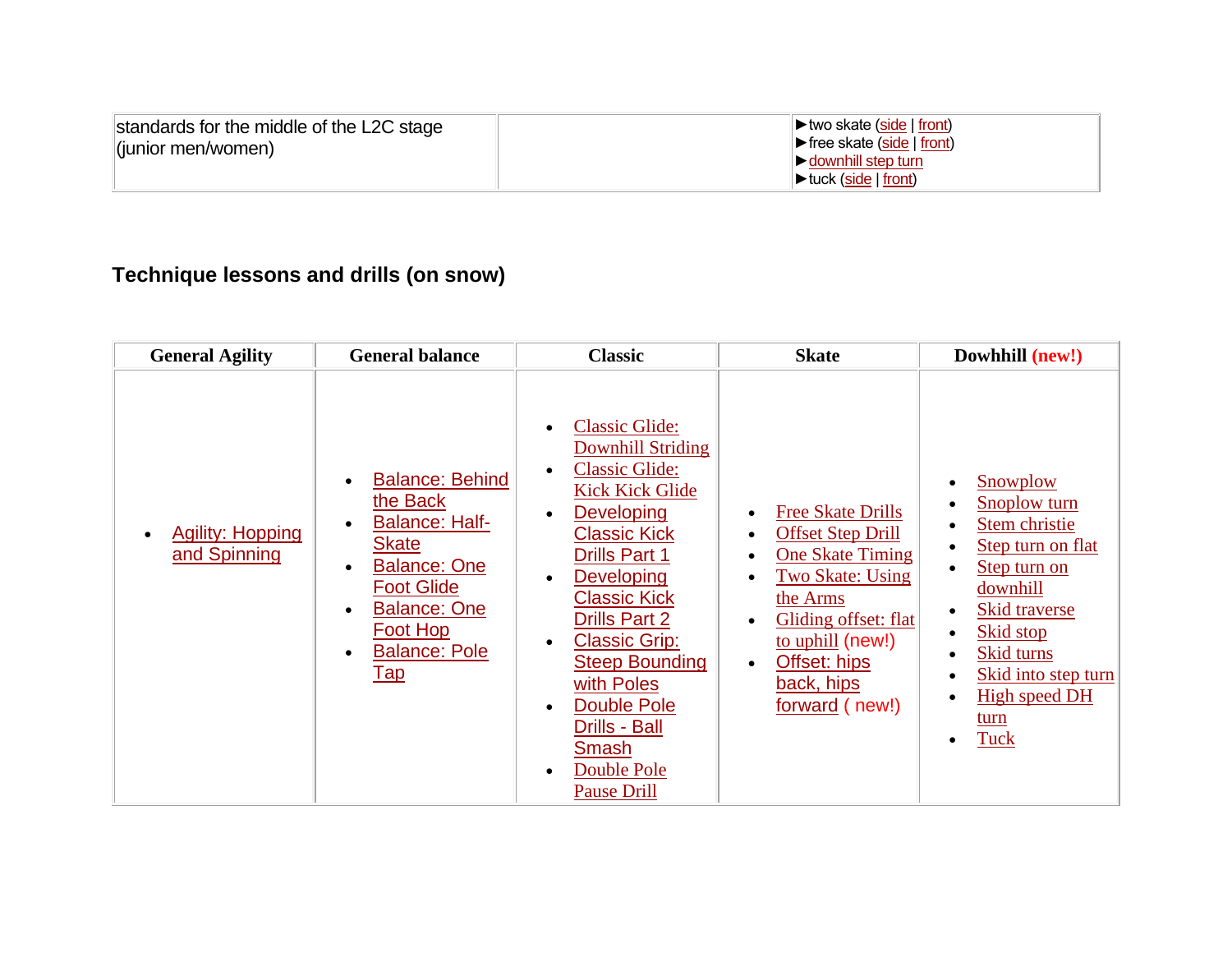|  | Dryland<br>$\bullet$<br>$legdrive$ (new!)<br>Kick double pole:<br>$\bullet$<br>stationnary timing<br>$\frac{\text{drill}}{\text{m}}$ (new!)<br>Kick double pole:<br>$\bullet$<br>in motion timing<br>$drill$ (new!)<br><b>Striding on skate</b><br>$\bullet$<br>$skis$ (new!)<br><b>Transition: double</b><br>$\bullet$<br>pole to<br>striding (new!)<br><b>Transition:</b> kick<br>$\bullet$<br>double pole to<br>striding (new!)<br><b>Uphill double</b><br>$\bullet$ |  |
|--|-------------------------------------------------------------------------------------------------------------------------------------------------------------------------------------------------------------------------------------------------------------------------------------------------------------------------------------------------------------------------------------------------------------------------------------------------------------------------|--|
|  | $pole$ (new!)                                                                                                                                                                                                                                                                                                                                                                                                                                                           |  |

## **Ski Bounding Drills**

| <b>Ski Bounding</b><br><b>Teaching</b>                    | <b>Ski Bounding Drills,</b><br><b>Common Errors</b>                         | <b>Analysis</b>                                              | <b>Demo Videos</b>                          |
|-----------------------------------------------------------|-----------------------------------------------------------------------------|--------------------------------------------------------------|---------------------------------------------|
| Fundamental<br>Positioning<br>The First Step<br>$\bullet$ | <b>Simple Transitions</b><br><b>Complex Transitions</b><br>$\bullet$        | <b>Ski Bounding</b><br><b>Analysis</b><br><b>Ski Walking</b> | <b>Ski Walk Demo</b><br><b>Ski Bounding</b> |
| <b>Linking Steps</b><br>$\bullet$                         | <b>Two Skate Bounding</b><br>$\bullet$<br><b>Reducing Risk</b><br>$\bullet$ | Analysis                                                     | Demo                                        |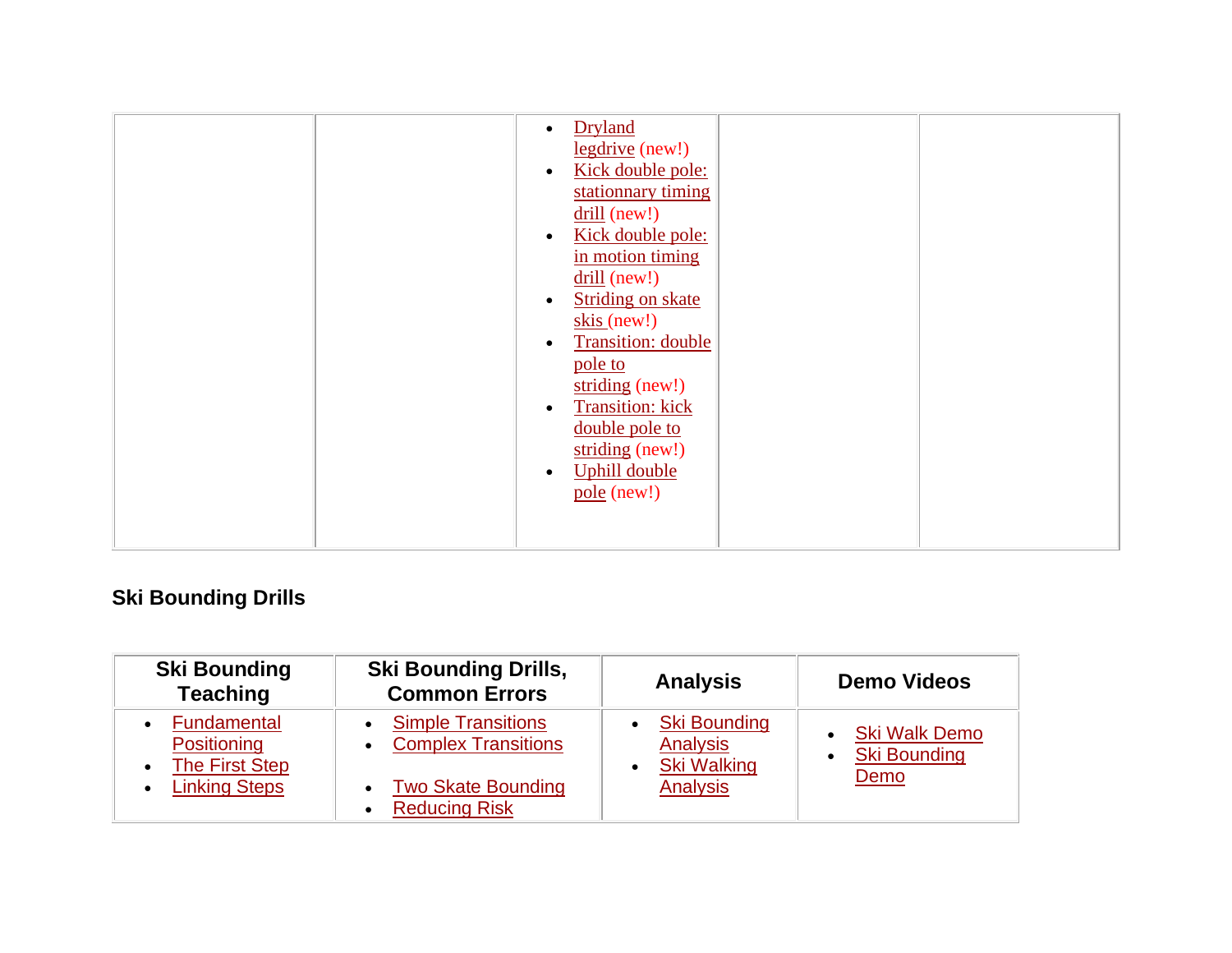| <b>Ski Bounding</b><br><b>Teaching</b>                              | <b>Ski Bounding Drills,</b><br><b>Common Errors</b> | <b>Analysis</b> | <b>Demo Videos</b>                                                                            |
|---------------------------------------------------------------------|-----------------------------------------------------|-----------------|-----------------------------------------------------------------------------------------------|
| <b>Ski Striding</b><br><b>Ski Bounding 1</b><br>$\bullet$           | <b>Common Errors</b>                                |                 | <b>Ploymetric</b><br>$\bullet$<br><b>Bounding Demo</b><br><b>Offset Bounding</b><br>$\bullet$ |
| <b>Ski Bounding 2</b>                                               |                                                     |                 | Demo<br><b>Two Skate</b><br>$\bullet$<br><b>Bounding Demo</b>                                 |
| <b>Plyometric</b><br>٠<br><b>Bounding</b><br><b>Offset Bounding</b> |                                                     |                 |                                                                                               |

## **Rollerski drills**

| <b>Braking techniques</b>                                                                                                                                                                                               | <b>Balance</b>                                                                                                                                                                                                                                          | <b>Agility</b>                                                                                                                                                                                                                                       | General                                        |
|-------------------------------------------------------------------------------------------------------------------------------------------------------------------------------------------------------------------------|---------------------------------------------------------------------------------------------------------------------------------------------------------------------------------------------------------------------------------------------------------|------------------------------------------------------------------------------------------------------------------------------------------------------------------------------------------------------------------------------------------------------|------------------------------------------------|
| <b>Roller Ski</b><br>$\bullet$<br>Snowplow<br><b>Stepping Snowplow</b><br>$\bullet$<br><b>Step Turn Braking</b><br><b>Rolling Onto Grass</b><br><b>Skid Braking</b><br><b>Running Onto</b><br>$\bullet$<br><u>Grass</u> | <b>Sideways Hops</b><br><b>Forward Hops</b><br>$\bullet$<br>One Leg Stand Up<br><b>Single Leg</b><br><b>Correction Hops</b><br><b>Outrigger Drill</b><br>$\bullet$<br><b>Airplane Drill</b><br><b>Single Leg Stability</b><br>$\bullet$<br><b>Drill</b> | <b>Spin and Stick</b><br><b>Continuous Spins</b><br><b>Spins-Moving</b><br>Forward<br><b>Basic Vaulting</b><br><b>Advanced Vaulting</b><br><b>Curb Skills</b><br><b>Roller Skiing-</b><br><b>Backwards</b><br><b>Roller Skiing-</b><br><b>Slalom</b> | <b>Roller Skiing-Risk</b><br><b>Mitigation</b> |